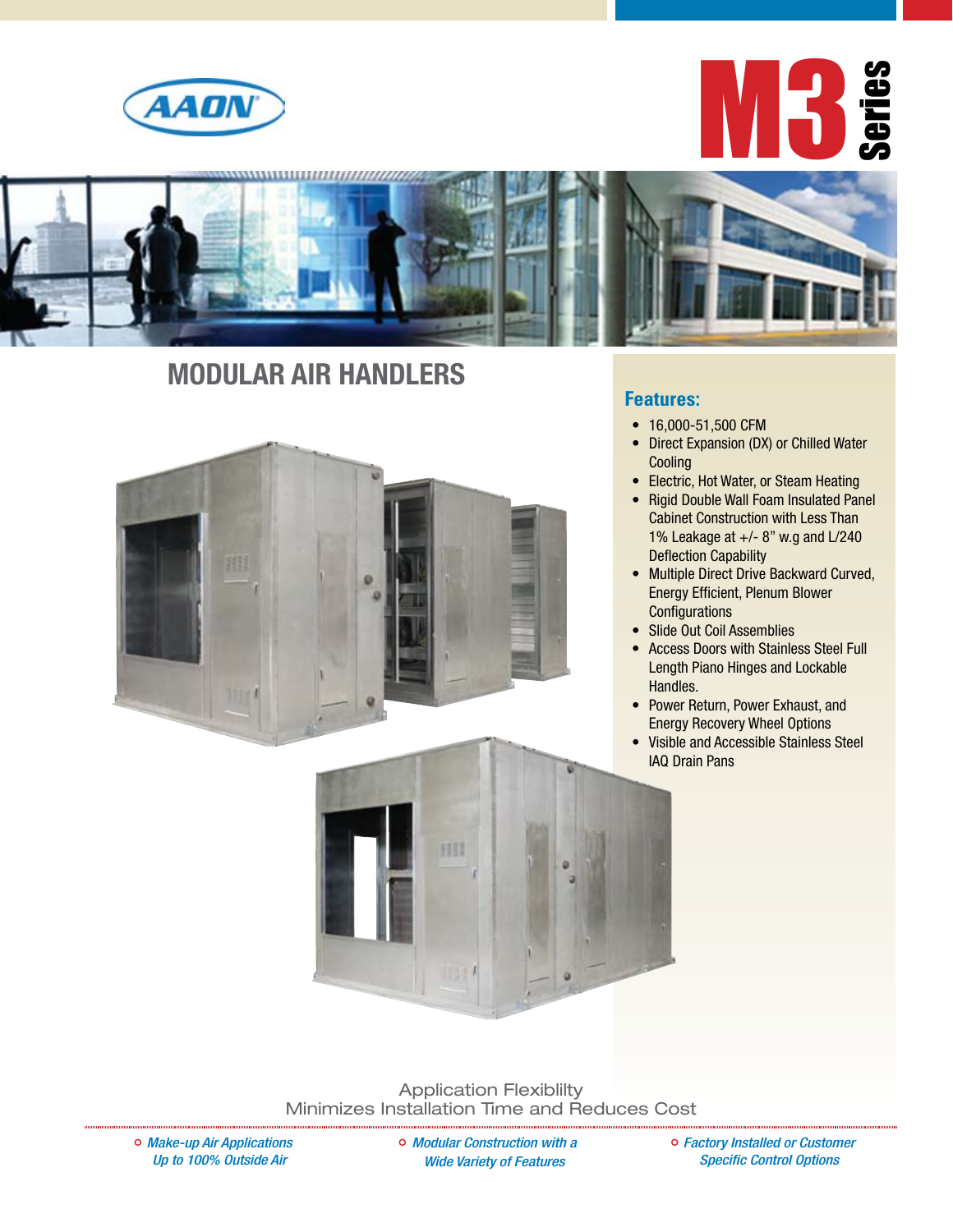

*The M3 Series extends the AAON air handler line into the large commercial modular air handler market. The unit has been designed and engineered to be rigid, tightly sealed, and exceptionally quiet, while at the same time being easy to install and service. An extensive amount of features and options allow the units to specified to meet your job requirements.*

### **Superior Features**

- Double wall, R-13 to R-19, foam insulated panel construction, with a thermal break, protects the insulation from moisture, increases sound dampening, and is easy to clean.
- Cabinet design provides L/240 deflection capability and limits air leakage to less than 1% at +/-8"w.g. of static pressure, reducing infiltration of unfiltered air and exfiltration of conditioned air.
- Panels are symmetrically mounted allowing for easy field modification, if unforeseen job conditions make it necessary to change a left-hand door to a right-hand door or move hinged access doors to the opposite side of the unit.
- Direct drive, backward curved, plenum blowers provide energy efficient air movement and reduce maintenance costs versus belt driven blowers.
- Multiple, spring isolated, blower configurations give the unit redundancy, lower sound and vibration levels, and the flexibility to meet job requirements.
- Blow-through and draw-through configurations with top, bottom, side, and end discharge locations are available for application flexibility.
- Lockable hinged service access doors are available on either side of the unit to provided quick access to areas subject to scheduled maintenance.
- Doors open against air pressure to provide a tight seal and are constructed with stainless steel hinges, perimeter gaskets, and zinc cast lockable handles that operate from a single point outside of the cabinet.
- Double sloped, stainless steel drain pans, with optional extended carry over protection, eliminate standing water that can support microbial growth and stainless steel construction ensures the pan itself will not corrode leading to contaminates in the air steam.
- I-beam raised coil construction allows the drain pans to be easily inspected and cleaned.
- Selection of base rail height allows for condensate trapping and eliminates the need for a costly housekeeping pad.
- Units can be shipped factory assembled or with shipping splits. The factory assembled option saves time at the job site, while shipping the unit in modules allows the equipment to pass through doorways or into elevators for new construction or retrofit applications. Modules include come-along winch attachment points along the roof and base for quick field assembly when shipped in modules.





*All dimensions are in inches*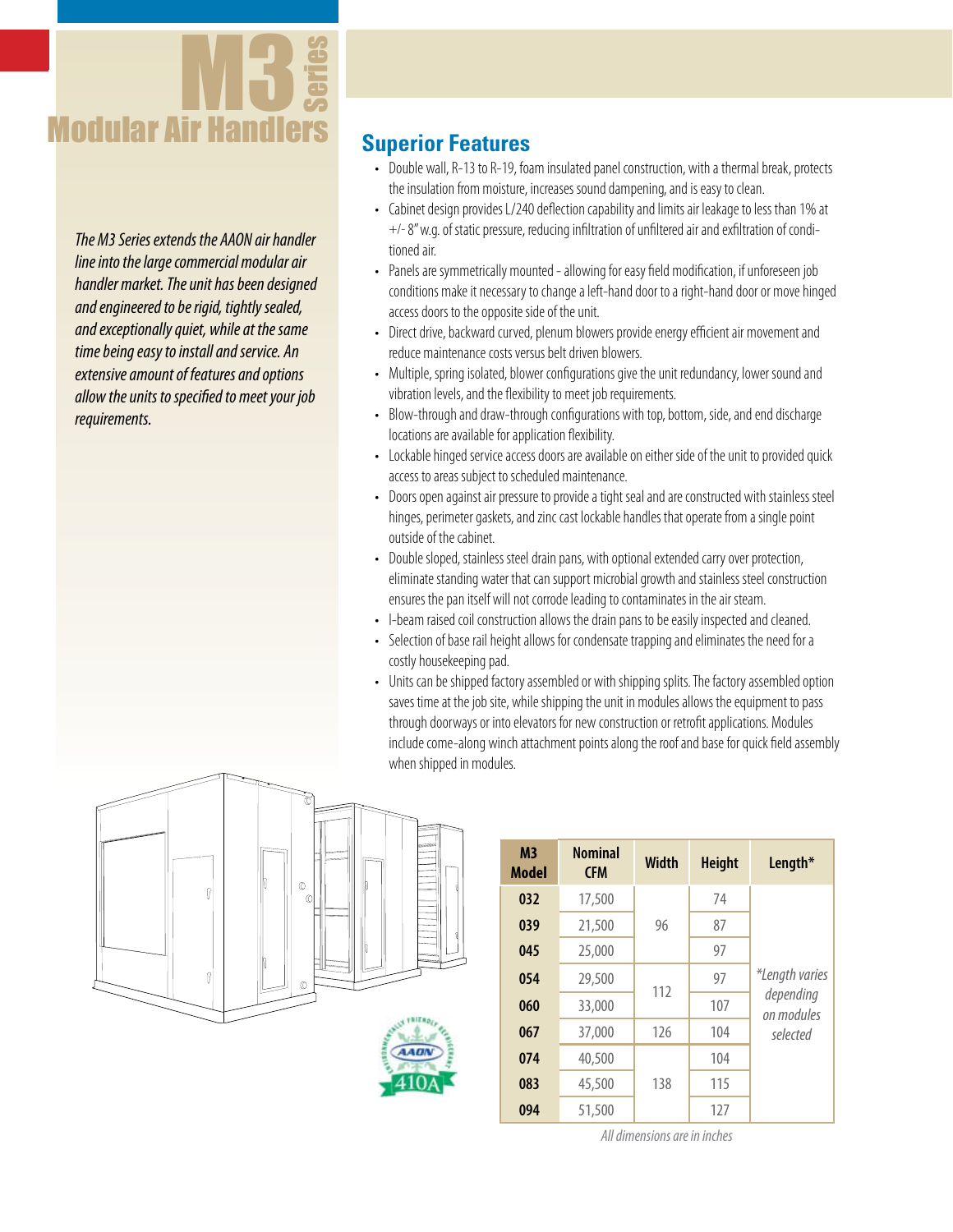## **Indoor or Outdoor Contruction**

## **Premier Options**

- DX and chilled water cooling options and electric, hot water, and steam heating options allow unit flexibility to meet job requirements.
- Factory mounted and fully integrated total and sensible AAONAIRE® energy recovery wheels, rated to ARI Standard 1060 and bearing the ARI Certification symbol, provide higher efficiency and lower operating costs.
- Blower motors are available as oversized and/or premium efficiency.
- Double pane viewing windows can be installed on all doors to permit the viewing of operating equipment and the interior cabinet without opening the door.
- Factory or field mounted controls options allow unit to meet existing controls architecture or to meet the job needs for new construction.
- For corrosion protection the interior and/or exterior of the unit can be painted with a coating which surpasses a 2500 hour salt spray test or the unit can be constructed of stainless steel panels.
- For coil corrosion protection polymer e-coating which surpasses a 6000 hour salt spray test can be applied to the complete coil and coil casing.
- Aluminum tread plate floor covering, in designated service areas, improves unit durability and service personnel safety.
- Multiple filter options, including pleated filters, cartridge filters, bag filters up to 95% efficient (MERV 14) and HEPA filters up to 99.97% efficient, are available to provide the needed amount of air filtration.
- Factory installed power exhaust and power return fans for application flexibility.
- Electric and hot water preheat to prevent hydronic coils from freezing.
- UV-C lights can be strategically mounted within the unit to reduce or eliminate coil and drain pan microbial growth, which can degrade system efficiency and lead to possible health and odor problems.
- Factory installed 120V GFI convenience outlet enhances serviceability.
- Unit shrink wrapping is available to prevent shipping and job site storage damage.



*Available Modules*

**Discharge Plenum Module Heating Coil Module Cooling/Preheat Coil Module Supply Blower Module Filter Module Control Panel Module Mixing Box/Economizer Module Exhaust Fan Module Energy Recovery Wheel Module Return Fan Module Blank Module**



*M3 Series Unit with top return, top discharge, hot water coils, and chilled water coils.*